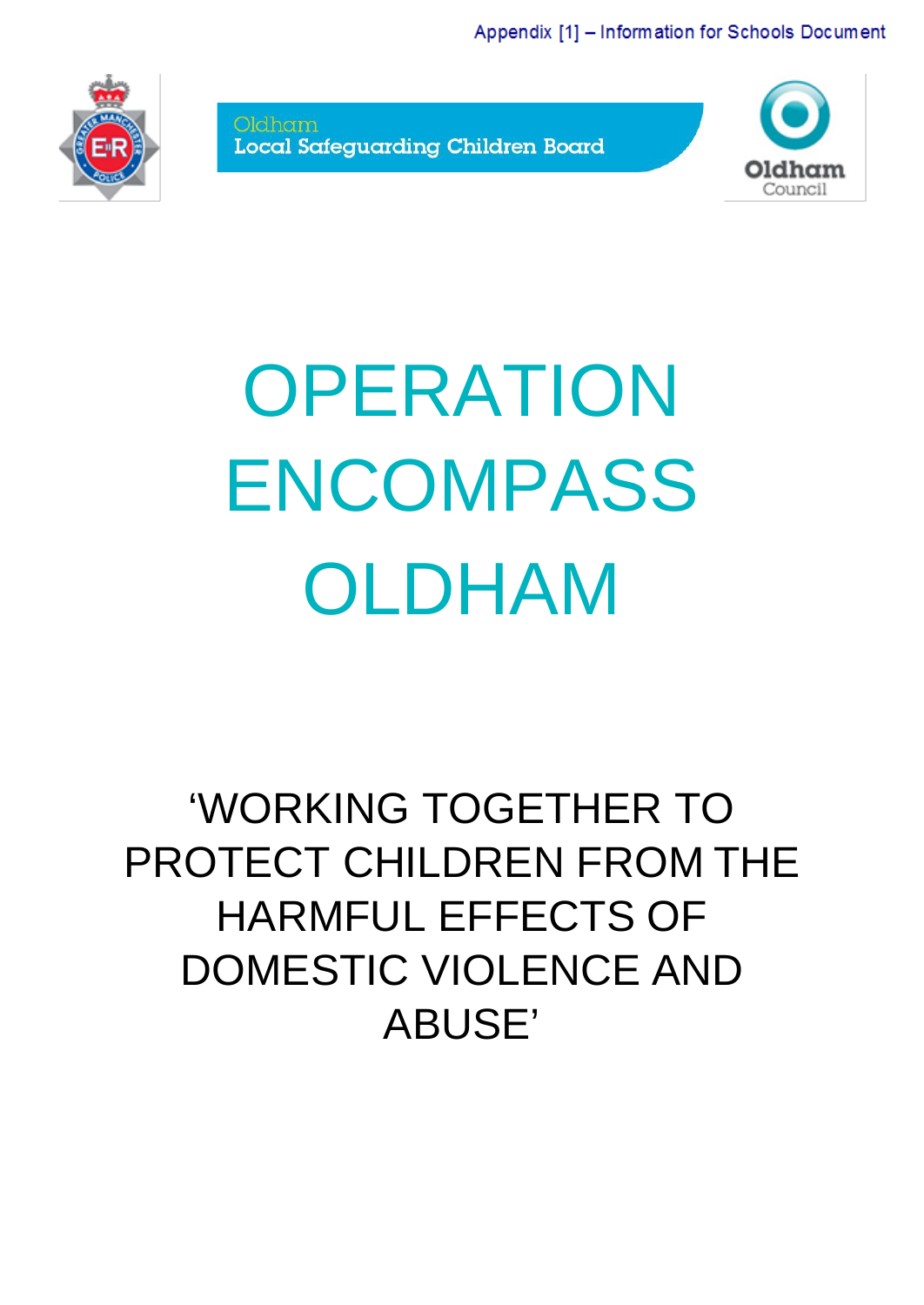# **Contents**

| <b>Appendix D – Operation Encompass Process Map</b> |                                                                                          |                |  |  |
|-----------------------------------------------------|------------------------------------------------------------------------------------------|----------------|--|--|
| Appendix C – Early Help Referral Form               |                                                                                          |                |  |  |
| <b>Appendix B - Fair Processing Notice</b>          |                                                                                          |                |  |  |
| Appendix A - Undertaking of Confidentiality         |                                                                                          |                |  |  |
| 9.                                                  | How Long Should Information Be Retained Before<br>Destruction?                           | $\overline{7}$ |  |  |
| 8.                                                  | What If A Subject Access Request Is Made?                                                | 6              |  |  |
| 7 <sub>1</sub>                                      | What If A Parent/Carer/Guardian Raises That<br>There Was A Domestic Incident?            | 6              |  |  |
| 6.                                                  | What If The School Has Concerns About<br>The Child Following The Encompass Notification? | 6              |  |  |
| 5.                                                  | <b>What Action Should The School Take?</b>                                               | 6              |  |  |
| 4.                                                  | How Will It Work?                                                                        | $5-6$          |  |  |
| 3.                                                  | Initial Action Required By Schools                                                       | 5              |  |  |
| 2.                                                  | Why Are We Doing This?                                                                   | $3 - 4$        |  |  |
| 1.                                                  | <b>What Is Operation Encompass?</b>                                                      | 3              |  |  |

**Appendix E – Notification Templates (1 to 5)**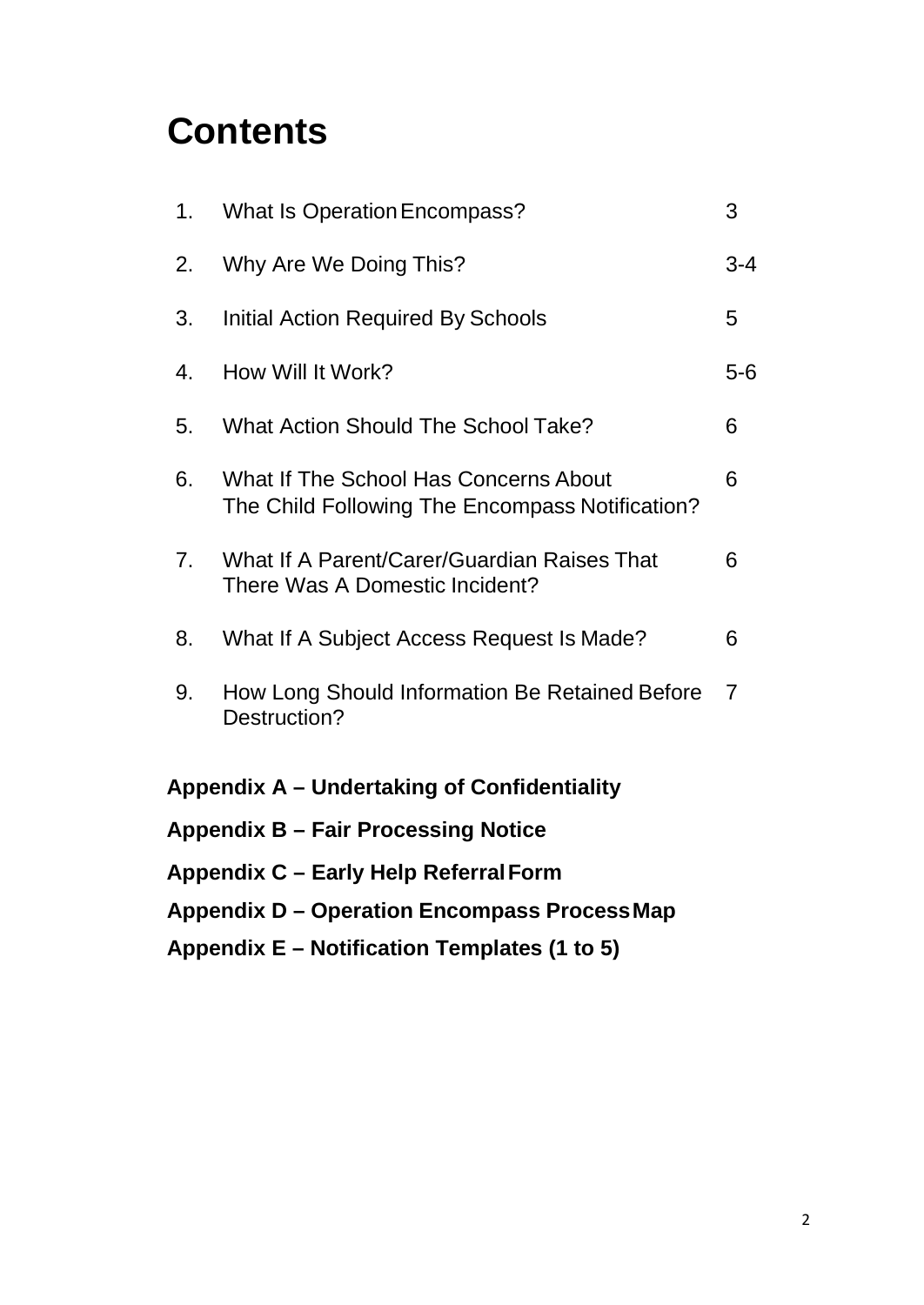#### **1. What Is Operation Encompass?**

1.1 Operation Encompass is a partnership initiative which focuses upon dynamic information sharing between Greater Manchester Police, Oldham Council and Schools. The initiative has been developed following local and national learning about the effects and harm upon children who hear or see domestic violence within their home.

#### **2. Why Are We Doing This?**

- 2.1 The initiative is designed to ensure children thrive within the school environment and are able to reach their full potential. The initiative will ensure that where there has been a domestic incident within the child's home and the child has been present, the information is shared on a confidential basis with the safeguarding lead and other nominated key personnel within the school in order that the child's welfare and overall well-being can be monitored and that there is an offer of support from the partnership for both the child and other family members who witness or are involved in a domestic incident.
- 2.2 The local authority and its partners must adhere to the statutory guidance document "Working Together to Safeguard Children 2015".

The introduction to the Guidance states;

Local authorities have overarching responsibility for safeguarding and promoting the welfare of all children and young people in their area. They have a number of statutory functions under the 1989 and 2004 Children Acts which make this clear, and this guidance sets these out in detail. This includes specific duties in relation to children in need and children suffering, or likely to suffer, significant harm, regardless of where they are found, under sections 17 and 47 of the Children Act 1989. The Director of Children's Services and Lead Member for Children's Services in local authorities are the key points of professional and political accountability, with responsibility for the effective delivery of these functions.

**The definition of harm is contained within s31 of The Children Act 1989 which reads;**

"harm" means ill-treatment or the impairment of health or development including, for example, impairment suffered from seeing or hearing the ill- treatment of another.

The Adoption and Children Act 2002 extended the definition of significant harm to include 'impairment suffered from seeing or hearing the ill- treatment of another' in recognition of the fact that witnessing domestic violence can have serious implications for children's development.

2.3 Whilst local authorities play a lead role, safeguarding children and protecting them from harm is everyone's responsibility. Everyone who comes into contact with children and families has a role to play.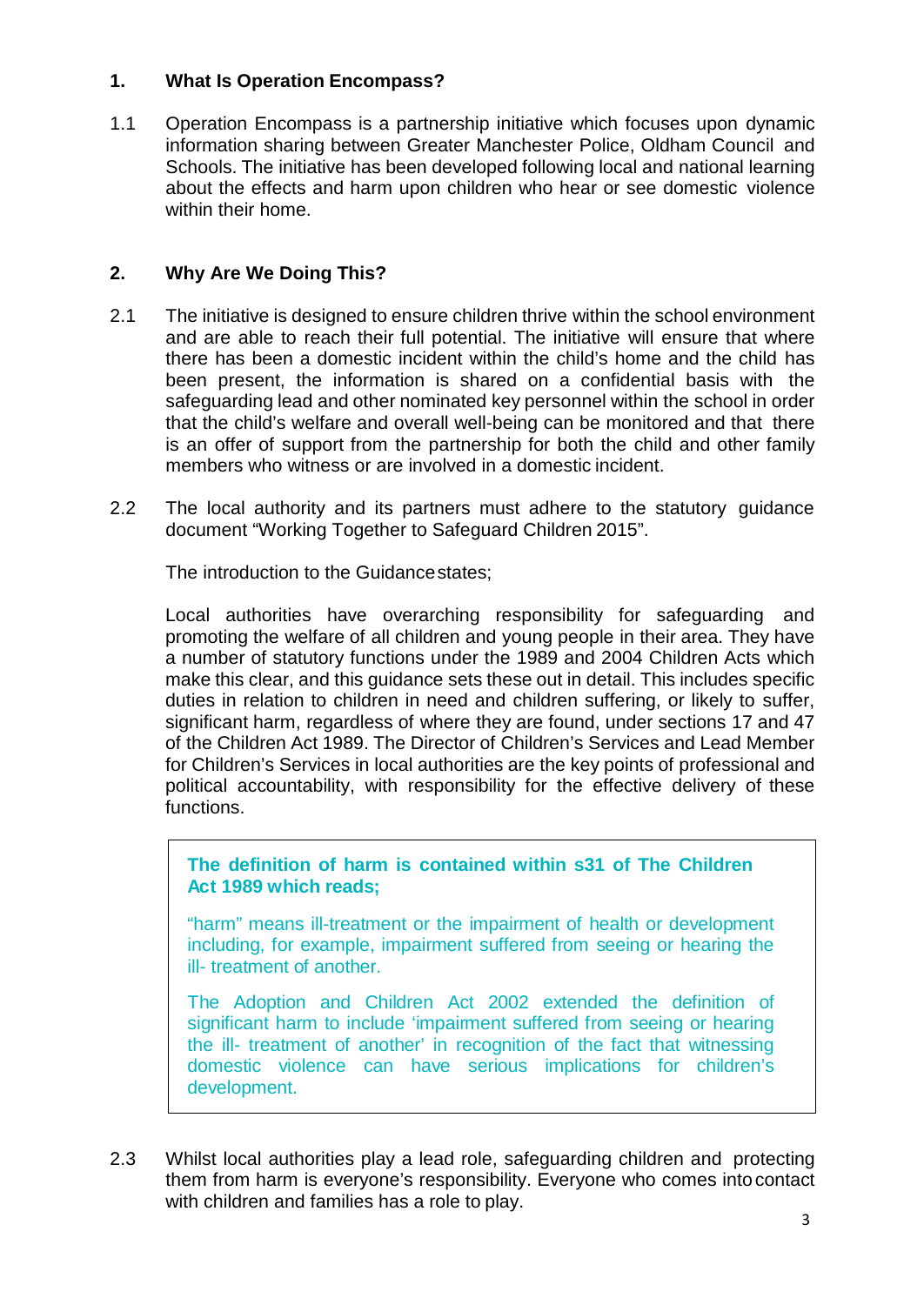- 2.4 Safeguarding and promoting the welfare of children is defined for the purposes of this guidance as:
	- protecting children from maltreatment;
	- preventing impairment of children's health or development;
	- ensuring that children grow up in circumstances consistent with the provision of safe and effective care; and
	- taking action to enable all children to have the best outcomes.
- 2.5 Local agencies, including the police and health services, also have a duty under section 11 of the Children Act 2004 to ensure that they consider the need to safeguard and promote the welfare of children when carrying out theirfunctions.
- 2.6 Under section 10 of the same Act, a similar range of agencies are required to cooperate with local authorities to promote the well-being of children in each local authority area (see chapter 1). This cooperation should exist and be effective at all levels of the organisation, from strategic level through to operational delivery.
- 2.7 Professionals working in agencies with these duties are responsible for ensuring that they fulfil their role and responsibilities in a manner consistent with the statutory duties of their employer.
- 2.8 The Children Act 1989 places a duty on local authorities to promote and safeguard the welfare of children in need in their area.
- 2.9 Section 17(1) of the Act states that it shall be the general duty of every local authority:
	- (a) to safeguard and promote the welfare of children within their area who are in need; and
	- (b) so far as is consistent with that duty, to promote the upbringing of such children by their families by providing a range and level of services appropriate to those children's needs.
- 2.10 In 2012 a consultation exercise was undertaken by the Home Office in consideration of making amendments to the definition of domestic violence. CAFCASS (Children and Family Court Advisory and Support Service) responded to the consultation stating;

*"There is a wide body of evidence around the detrimental impact witnessing domestic violence can have on a child's welfare. A report by Ofsted, Learning Lessons from Serious Case Reviews 2009-2010, looked at serious case reviews regarding 194 children; domestic violence was a factor in the families of 61 of these children. Ofsted has found that, in some cases, agencies didnot understand, or fully assess, the impact of domestic violence on children. Further, it has been found that 40 per cent of children from families where domestic violence is an issue exhibit clinically significant emotional and behavioural problems (Harold and Howarth,2004)."*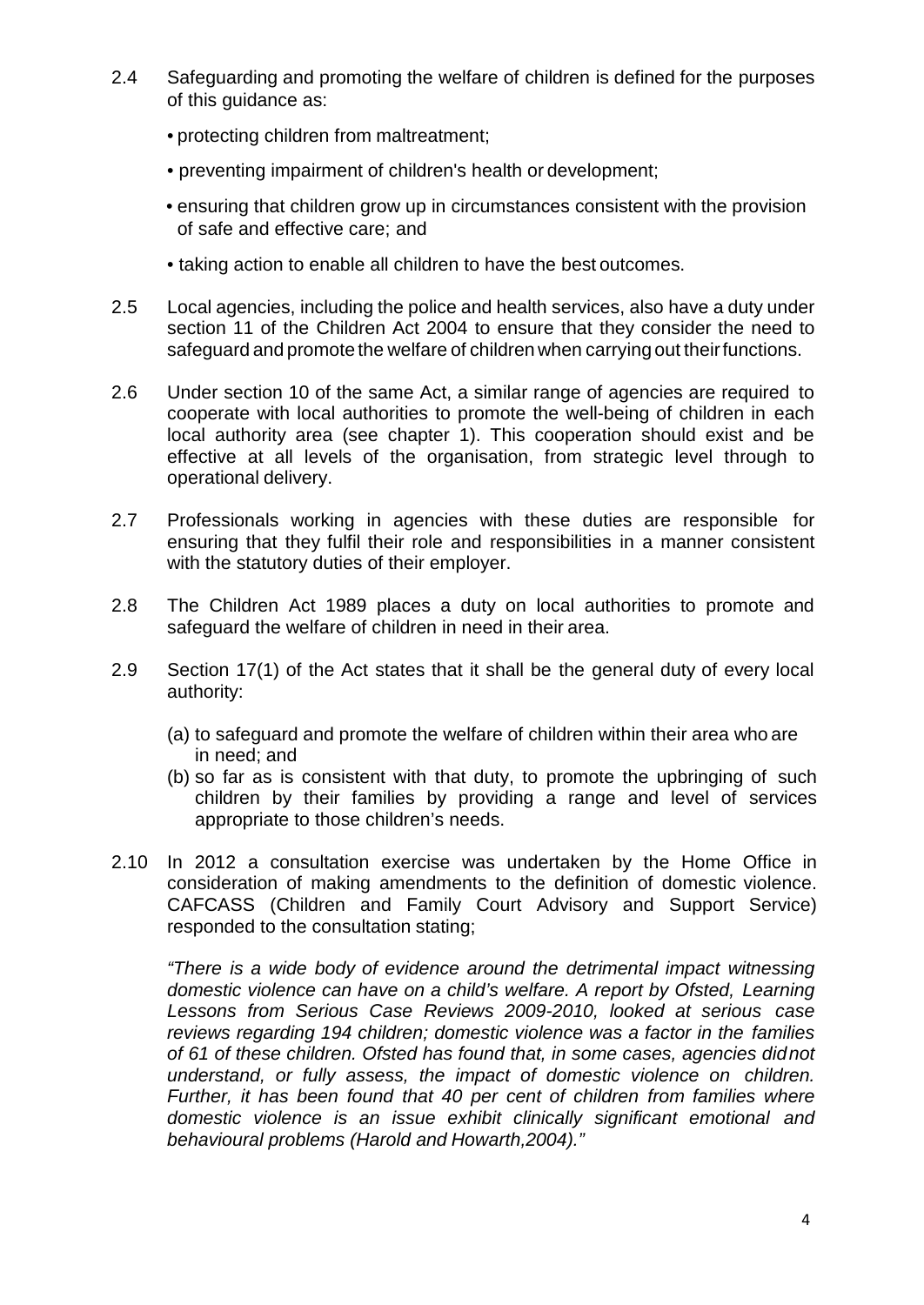#### **3. Initial Action Required By Schools**

- 3.1 A Privacy Impact Assessment has been undertaken to enable the delivery of Operation Encompass.
- 3.2 Prior to the commencement of the Project each school must provide a secure email address for the purpose of this initiative.
- 3.3 The Head Teacher and Safeguarding Lead (along with any other person determined as appropriate by the school – e.g. Pastoral Lead) for each school must sign an Undertaking of Confidentiality. The Undertaking of Confidentiality must be returned to the Local Authority for submission to Greater Manchester Police. A copy of the Undertaking of Confidentiality can be found at **Appendix A.**
- 3.4 At the commencement of the project each school will be required to send the Fair Processing Notice to all Parents/Carers/Guardians relevant to their pupil/students. A copy of the Notice (letter to parents) can be found at **Appendix B.**
- 3.5 The school should determine the most appropriate method to send the Fair Processing Notice. It can be issued electronically or in paper form.
- 3.6 Following the initial distribution of the Fair Processing Notice, the Notice must then be sent to the Parents/Carers/Guardians of any new pupils or students as part of the school welcome pack on a rolling basis.

#### **4. How Will It Work?**

- 4.1 Greater Manchester Police will identify incidents of domestic violence and abuse which occur whilst a child or young person under the age of 18 is present and will provide the information to the designated Encompass Officer within the Multi-Agency Safeguarding Hub.
- 4.2 The Encompass Officer will access the Tribal database to obtain the details of the school or other educational establishment which the child or young person attends and will telephone the relevant school to confirm the child still attends there.
- 4.3 Upon confirmation that the child does attend the school, the Encompass Officer will send an Encompass Notification by secure email to the school. The Notification will only contain the information it is necessary to share and will contain a standard form of words.
- 4.4 Additional information will only be provided if the circumstances of the incident are likely to have had a more severe immediate impact upon the child. These circumstances are limited to;
	- a) a person within the home being arrested;
	- b) a person within the home being injured and requires hospital treatment;
	- c) a person within the home dying; or
	- d) removal of the child from the family home through Greater Manchester Police or Children's Social Care action.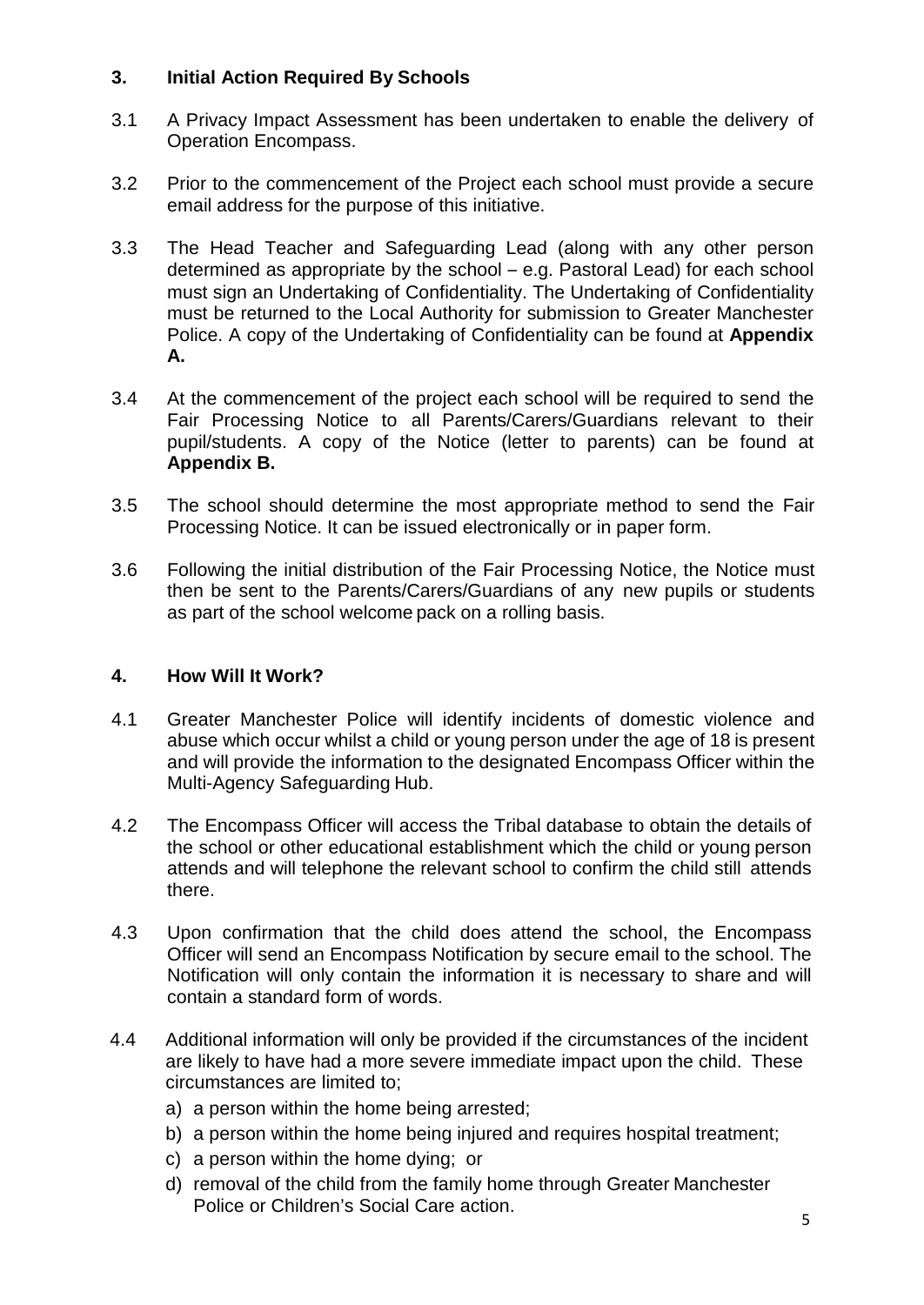4.5 Specific details will not be disclosed within the standard Notification. Further information will only be provided if deemed necessary and proportionate. A document showing templates of the Notifications can be found at **Appendix 5.**

#### **5. What Action Should The School Take?**

- 5.1 The information within the Encompass Notification should be shared on a confidential basis with staff within the school, and only to persons whom the Headteacher/Safeguarding Lead/Pastoral Lead identifies as appropriate. The Headteacher/Safeguarding Lead/Pastoral Lead within the school should record the information on the child's confidential education record along with details of who the information was shared with, the staff member's role and the date of sharing, in accordance with the directions on the Encompass Notification.
- 5.2 The child should then be monitored closely by the relevant staff.

#### **6. What If The School Has Concerns About the Child Following the Encompass Notification?**

- 6.1 The online Early Help Referral Form should be completed and submitted without delay through [http://www.oldham.gov.uk/early\\_help\\_referral](http://www.oldham.gov.uk/early_help_referral)
- 6.2 In the section **"Any reasons for this referral to be particularly urgent?"** the following text must be inserted **"OPERATION ENCOMPASS REFERRAL - HISTORY OF DOMESTIC VIOLENCE AND ABUSE WITHIN THE HOME"**



- 6.3 A copy of the online Early Help Referral Form can be found at **Appendix C**.
- 6.4 A copy of the process map for Operation Encompass can be found at **Appendix D.**

#### **7. What If A Parent/Carer/Guardian Raises That There Was A Domestic Incident?**

7.1 The school should respond in the same manner as if Operation Encompass was not in place and should follow existing Safeguarding Procedures.A referral to support services should be offered and if the person consents then the standard Early Help Referral Form should be completed indicating the disclosure of the domestic violence and abuse.

#### **8. What If A Subject Access Request Is Made?**

8.1 The Council (MASH) must be contacted before any disclosure of Encompass related information. Such information MUST NOT be disclosed without the express consent of Oldham Council and Greater Manchester Police.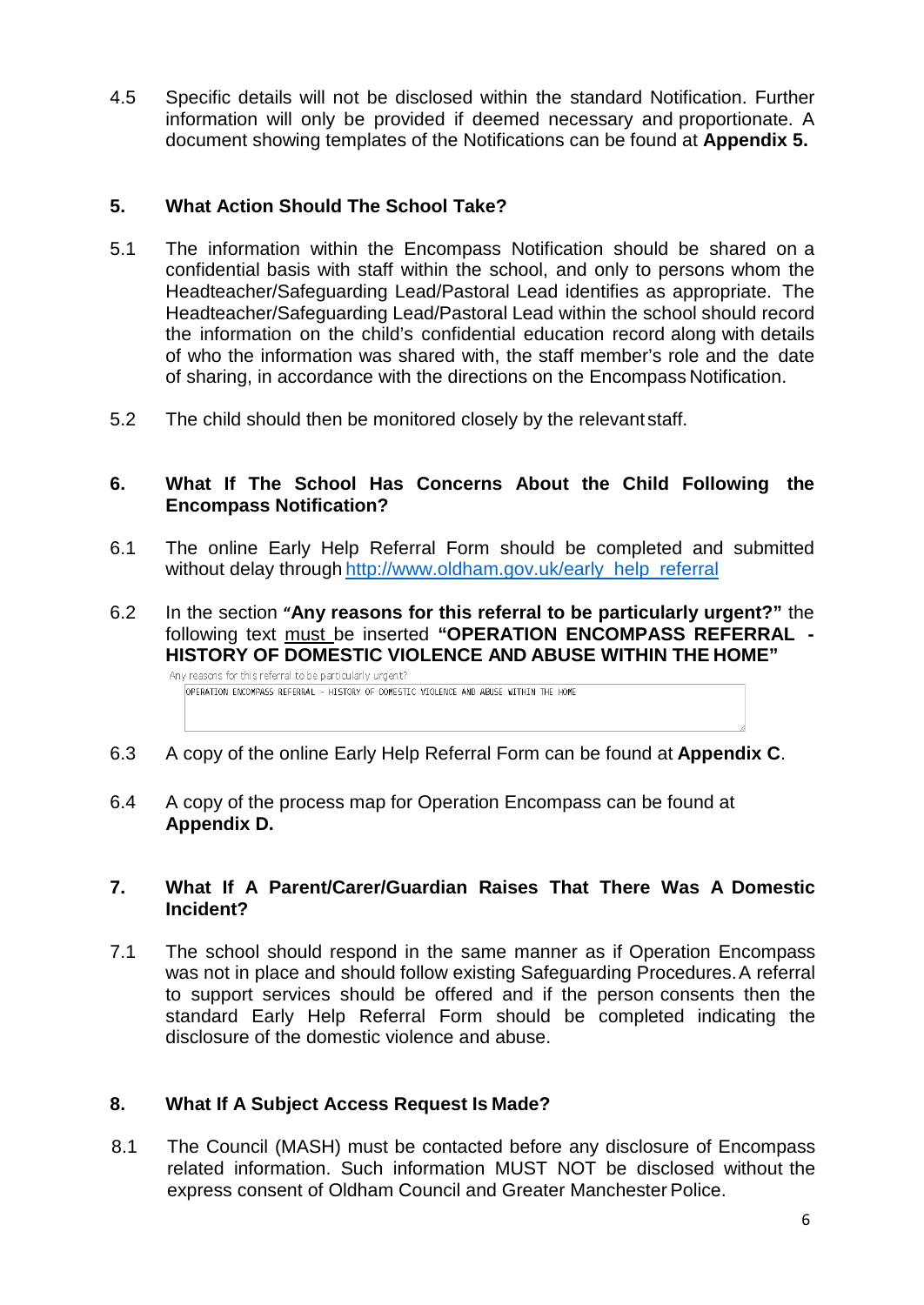#### **9. How Long Information Should Be Retained Before Destruction?**

- 9.1 The impact of domestic violence and abuse within a child's home is recognised as a cause of significant harm which can last for many years and into adult life. For the purpose of ongoing monitoring of the welfare of the child it isessential that the information is held on the child's education and school health record for the duration of the period the child is within the education system.
- 9.2 The secure deletion/destruction of records must be in accordance with the school's existing statutory duties as data controllers/data processors pursuant to the provisions of the Data Protection Act 1998.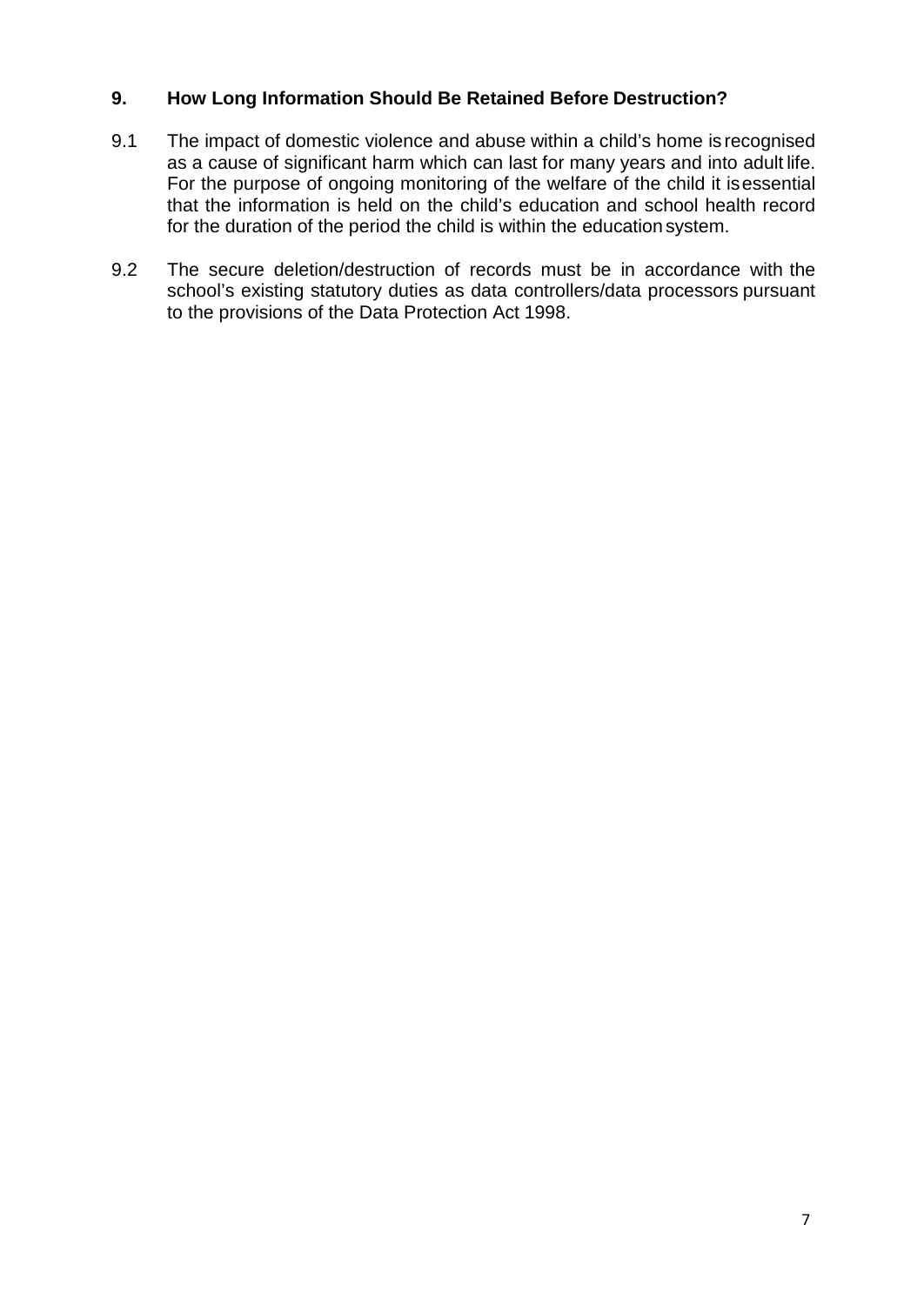



# **Operation Encompass Undertaking of Confidentiality**

I, as an employee of (school name) involved in the role as defined in the Operation Encompass Agreement between Greater Manchester Police, Oldham Council and (school name) which this Undertaking is appended, hereby acknowledge the responsibilities arising from this Operation EncompassAgreement.

I understand that my part in fulfilling the Purpose means that I may have access to the Confidential Information and that such access shall include:

 $\Box$  Reading or viewing of information held on computer or displayed by some other electronic means,

 $\Box$  Reading or viewing manually held information in written or printed form, or

 $\Box$  Overhearing any telephone or verbal communication.

I undertake that;-

 $\Box$  I shall not communicate to nor discuss with any other person the contents of the information except to those persons identified as is necessary to progress the agreed Purpose.

 $\Box$  I shall not retain, extract, copy or in any way use any Confidential Information to which I have been afforded access during the course of my duties for any other purpose.

I understand that the Data I am provided with as part of my duties is subject to the provisions of the Data Protection Act 1998 and that by knowingly or recklessly acting outside the scope of this Agreement I may incur criminal and/or civil liabilities.

I undertake to seek advice and guidance from the Greater Manchester Police Information Manager, the Oldham Council Information Manager or other relevant official of the Data Controller in the event that I have any doubts or concerns about my responsibilities or the authorised use of the Data defined in the Agreement

I have read, understood and accept the above.

Name ……………………………………… Signature ………………………………………

Date ………………………………………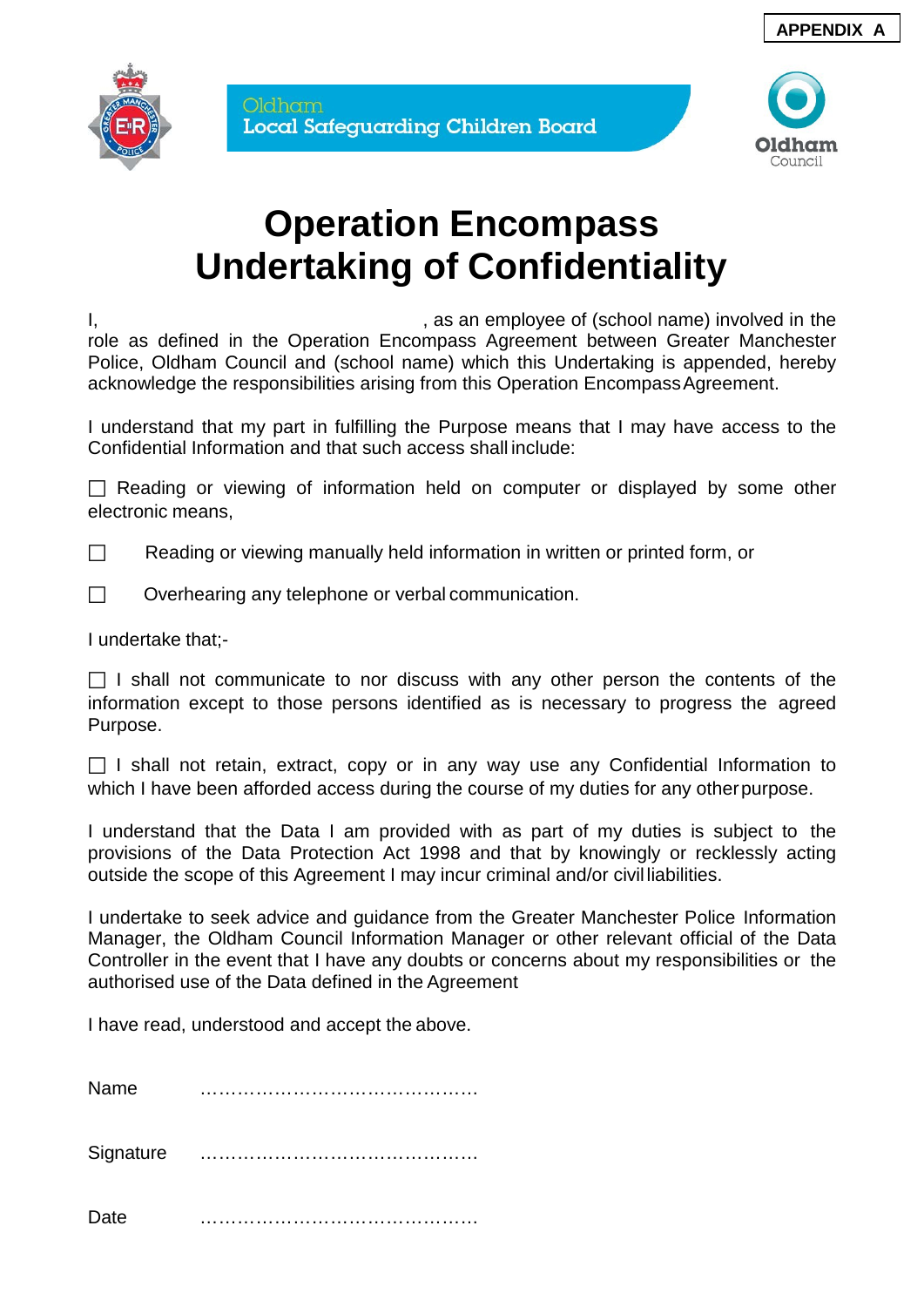



# **Operation Encompass**

Dear Parent/Carer,

Operation Encompass is a partnership initiative which focuses upon dynamic information sharing between Greater Manchester Police, Oldham Council and Schools. The initiative has been developed following local and national learning about the effects and harm upon children who hear or see domestic violence within their home.

We all want to ensure children thrive within the school environment and are able to reach their full potential. This initiative will ensure that where there has been a domestic incident within the child's home, this information is shared on a **confidential** basis with the safeguarding lead and other nominated key personnel within the school in order that the child's welfare and overall well-being can be monitored and that there is an offer of support from the partnership for both the child, and other family members who witness or are involved in a domestic violence incident.

This type of initiative has already been successfully adopted in other areas of the country.

Safeguarding of children in Oldham is a priority for us and we thank you in anticipation of your support for this initiative.

Further information about support for persons involved in domestic violence can be found at [www.oldham.gov.uk](http://www.oldham.gov.uk/) o[r www.endthefear.co.uk](http://www.endthefear.co.uk/)

Yours sincerely,

**Headteacher For and on behalf of the Oldham Domestic Violence and Abuse Partnership**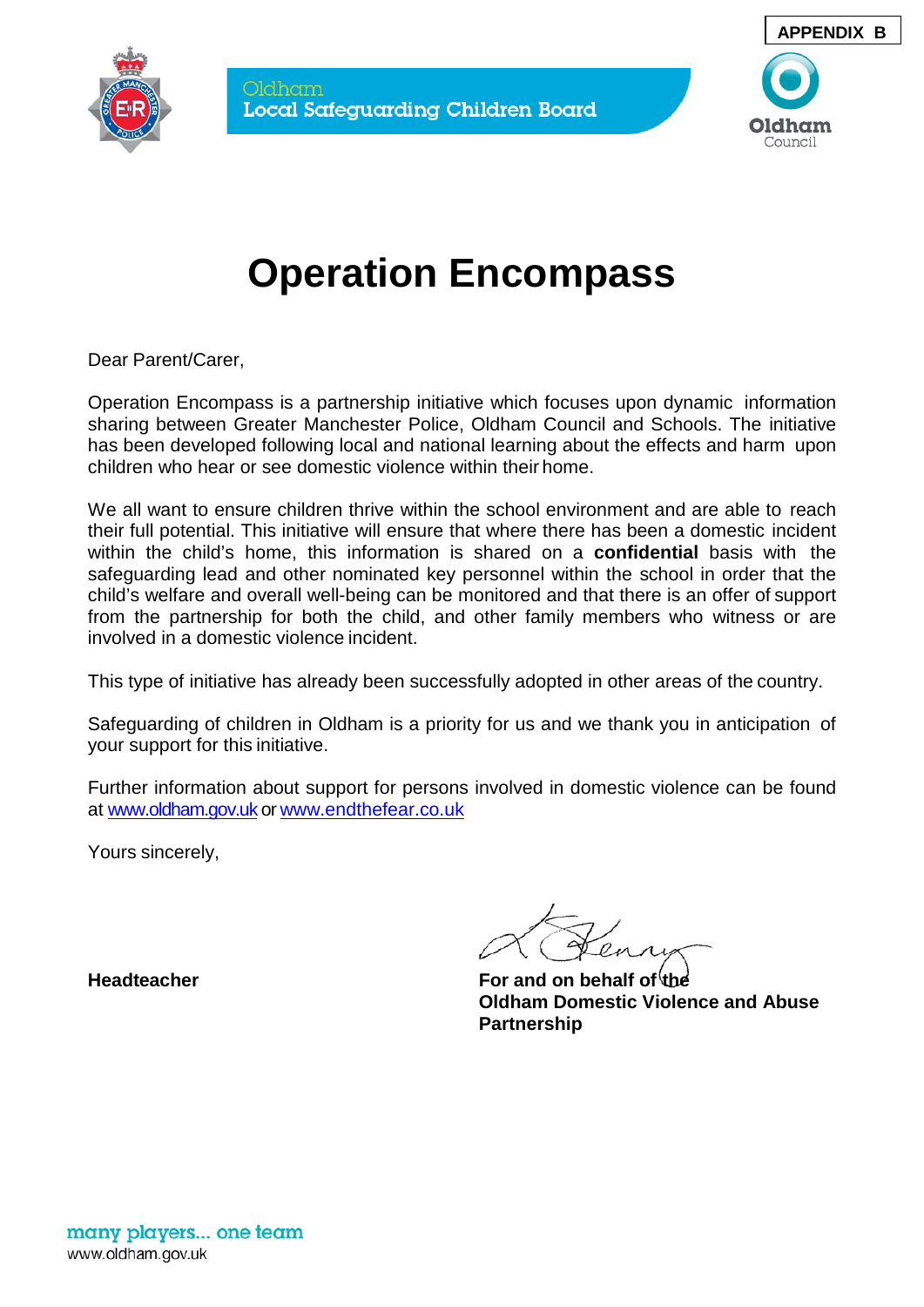|                                                          | . individuals or families needing support from Early Help, or     | Please use this form to make referrals to Oldham's Multi-Agency Safeguarding Hub (MASH) for:                                                                                                                                                                                                                                                                                                                          |    |
|----------------------------------------------------------|-------------------------------------------------------------------|-----------------------------------------------------------------------------------------------------------------------------------------------------------------------------------------------------------------------------------------------------------------------------------------------------------------------------------------------------------------------------------------------------------------------|----|
|                                                          |                                                                   | . children and young people needing support with mental health issues                                                                                                                                                                                                                                                                                                                                                 |    |
| <b>IMPORTANT NOTICE</b><br>relevant to the referral.     |                                                                   | In order to make decisions about referrals, and to refer individuals or families to the most appropriate services, partner organisations<br>in the MASH need to share information with each other. This may include personal data supplied on this form, and other information<br>Please confirm at the end of the form that the individual / family have consented to the referral being made, and to the sharing of |    |
|                                                          | information between partner organisations in the MASH.            | If you are making a self-referral please check the box at the end of this form giving consent for data sharing.                                                                                                                                                                                                                                                                                                       |    |
| Details Of Referrer Completing This Form                 |                                                                   |                                                                                                                                                                                                                                                                                                                                                                                                                       |    |
| Name:                                                    | Job Title:                                                        |                                                                                                                                                                                                                                                                                                                                                                                                                       | ۷. |
| Address:                                                 |                                                                   | Agency:                                                                                                                                                                                                                                                                                                                                                                                                               |    |
| Postcode:                                                |                                                                   |                                                                                                                                                                                                                                                                                                                                                                                                                       |    |
| Landline:                                                | Mobile:                                                           |                                                                                                                                                                                                                                                                                                                                                                                                                       |    |
| Email:                                                   |                                                                   |                                                                                                                                                                                                                                                                                                                                                                                                                       |    |
|                                                          |                                                                   |                                                                                                                                                                                                                                                                                                                                                                                                                       |    |
| <b>Household Details</b>                                 |                                                                   |                                                                                                                                                                                                                                                                                                                                                                                                                       |    |
| Primary Individual                                       |                                                                   |                                                                                                                                                                                                                                                                                                                                                                                                                       |    |
|                                                          |                                                                   | $\pmb{\mathrm{v}}$                                                                                                                                                                                                                                                                                                                                                                                                    | ۷. |
| Name:                                                    |                                                                   | DOB:                                                                                                                                                                                                                                                                                                                                                                                                                  |    |
| Gender:                                                  | Ethnicity:                                                        | ▼ GP Surgery and NHS No                                                                                                                                                                                                                                                                                                                                                                                               |    |
| First language of family:                                |                                                                   | Is an interpreter required?                                                                                                                                                                                                                                                                                                                                                                                           | œ  |
| Family Address:                                          |                                                                   |                                                                                                                                                                                                                                                                                                                                                                                                                       |    |
| Postcode:                                                |                                                                   |                                                                                                                                                                                                                                                                                                                                                                                                                       |    |
| Landline:                                                | Mobile:                                                           |                                                                                                                                                                                                                                                                                                                                                                                                                       |    |
|                                                          |                                                                   |                                                                                                                                                                                                                                                                                                                                                                                                                       |    |
| Housing Provider:                                        |                                                                   | Tenure:                                                                                                                                                                                                                                                                                                                                                                                                               | ▼. |
| Referral Issue:                                          |                                                                   |                                                                                                                                                                                                                                                                                                                                                                                                                       |    |
|                                                          |                                                                   |                                                                                                                                                                                                                                                                                                                                                                                                                       |    |
|                                                          |                                                                   |                                                                                                                                                                                                                                                                                                                                                                                                                       |    |
|                                                          | What has been done already, and what agencies have been involved? |                                                                                                                                                                                                                                                                                                                                                                                                                       |    |
|                                                          |                                                                   |                                                                                                                                                                                                                                                                                                                                                                                                                       |    |
|                                                          |                                                                   |                                                                                                                                                                                                                                                                                                                                                                                                                       |    |
| What is required?                                        |                                                                   |                                                                                                                                                                                                                                                                                                                                                                                                                       |    |
|                                                          |                                                                   |                                                                                                                                                                                                                                                                                                                                                                                                                       |    |
|                                                          |                                                                   |                                                                                                                                                                                                                                                                                                                                                                                                                       |    |
|                                                          |                                                                   |                                                                                                                                                                                                                                                                                                                                                                                                                       |    |
|                                                          | Any reasons for this referral to be particularly urgent?          | OPERATION ENCOMPASS REFERRAL - HISTORY OF DOMESTIC VIOLENCE AND ABUSE WITHIN THE HOME                                                                                                                                                                                                                                                                                                                                 |    |
|                                                          |                                                                   |                                                                                                                                                                                                                                                                                                                                                                                                                       |    |
|                                                          |                                                                   |                                                                                                                                                                                                                                                                                                                                                                                                                       |    |
|                                                          |                                                                   |                                                                                                                                                                                                                                                                                                                                                                                                                       |    |
|                                                          |                                                                   |                                                                                                                                                                                                                                                                                                                                                                                                                       |    |
|                                                          |                                                                   |                                                                                                                                                                                                                                                                                                                                                                                                                       |    |
| <b>Additional Individuals</b><br>Additional Individual 1 |                                                                   |                                                                                                                                                                                                                                                                                                                                                                                                                       |    |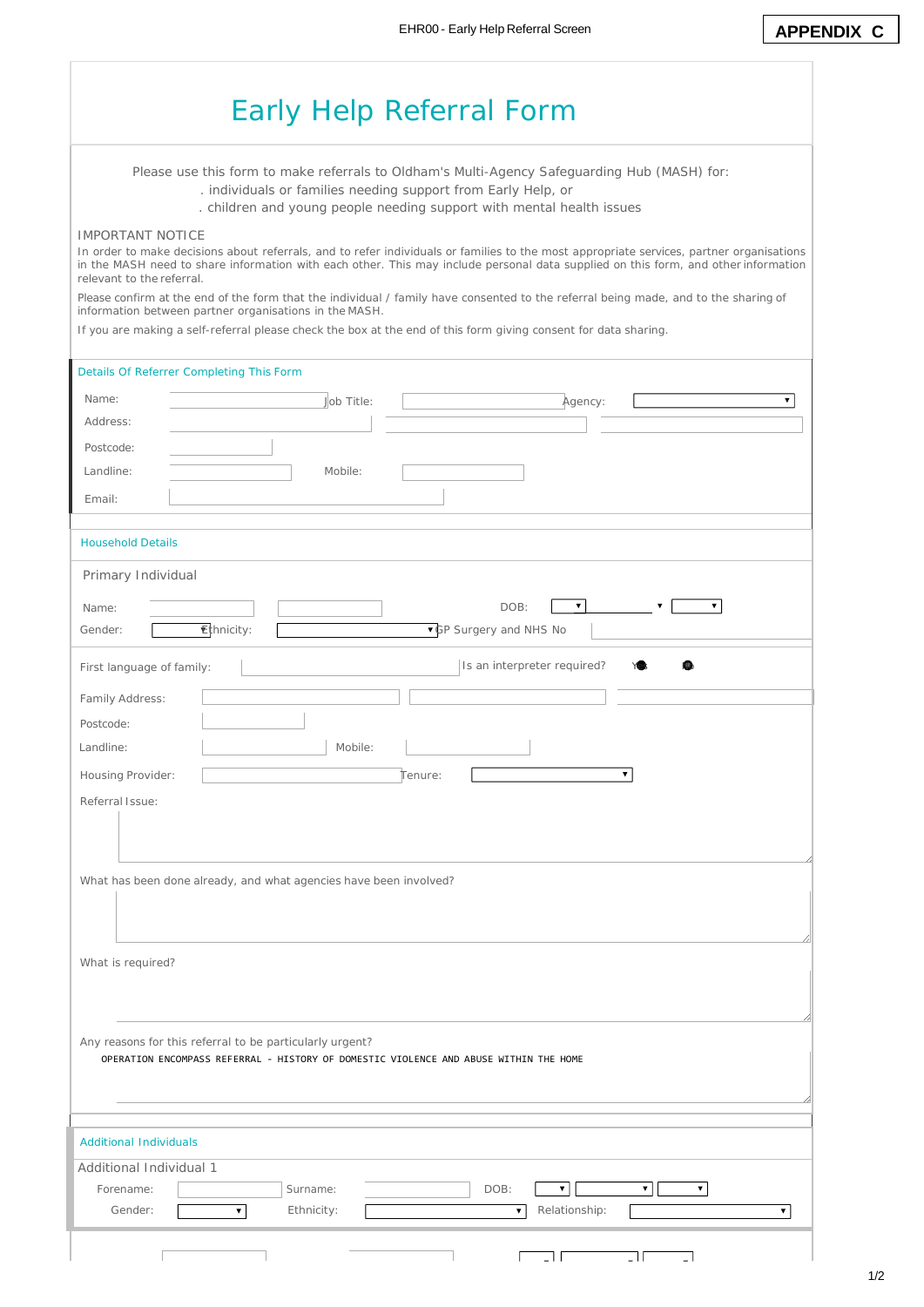| EHR00 - Early Help Referral Screen                                                                                                                                                                                                                                                                                                                        |                          |
|-----------------------------------------------------------------------------------------------------------------------------------------------------------------------------------------------------------------------------------------------------------------------------------------------------------------------------------------------------------|--------------------------|
| ▼.<br>DOB:<br>Surname:<br>$\bullet$ Ethnicity:<br>Relationship:                                                                                                                                                                                                                                                                                           | ⊺⊽                       |
| $\blacktriangledown$<br>Surname:<br>DOB:<br>$\pmb{\mathrm{v}}$<br>▼.<br>Relationship:<br>$\pmb{\nabla}$<br>Ethnicity:                                                                                                                                                                                                                                     | $\overline{\mathbf{v}}$  |
| $\blacktriangledown$<br>$\pmb{\nabla}$<br>$\blacktriangledown$<br>Surname:<br>DOB:<br>Relationship:<br>Ethnicity:<br>$\blacktriangledown$                                                                                                                                                                                                                 | $\overline{\phantom{a}}$ |
| DOB:<br>Surname:<br>$\pmb{\mathrm{v}}$<br>$\pmb{\nabla}$<br>Relationship:<br>Ethnicity:<br>$\blacktriangledown$                                                                                                                                                                                                                                           | $\sqrt{ }$               |
| $\pmb{\nabla}$<br>$\pmb{\nabla}$<br>Surname:<br>DOB:<br>▼<br>Relationship:<br>$\pmb{\nabla}$<br>Ethnicity:                                                                                                                                                                                                                                                | $\sqrt{ }$               |
| $\overline{\mathbf{v}}$<br>$\pmb{\mathrm{v}}$<br>Surname:<br>DOB:<br>Relationship:<br>$\pmb{\mathrm{v}}$<br>Ethnicity:                                                                                                                                                                                                                                    | $\sqrt{ }$               |
| $\pmb{\mathrm{v}}$<br>$\pmb{\nabla}$<br>Surname:<br>DOB:<br>▼.<br>Relationship:<br>$\pmb{\mathrm{v}}$<br>Ethnicity:                                                                                                                                                                                                                                       | $\sqrt{ }$               |
| $\mathsf{N}\circ$<br>Yes<br>Are the family aware of the referral?<br>Has consent been given to the referral and information sharing?<br>N <sub>O</sub><br><b>Yes</b><br>Has an Early Help assessment already been completed for this household?<br>$\bullet$ No<br>$\bullet$ Yes<br>(If yes, a copy may be required prior to commencement of the service) |                          |
| Submit Referral Request                                                                                                                                                                                                                                                                                                                                   |                          |

©Unity Partnership, All Rights Reserved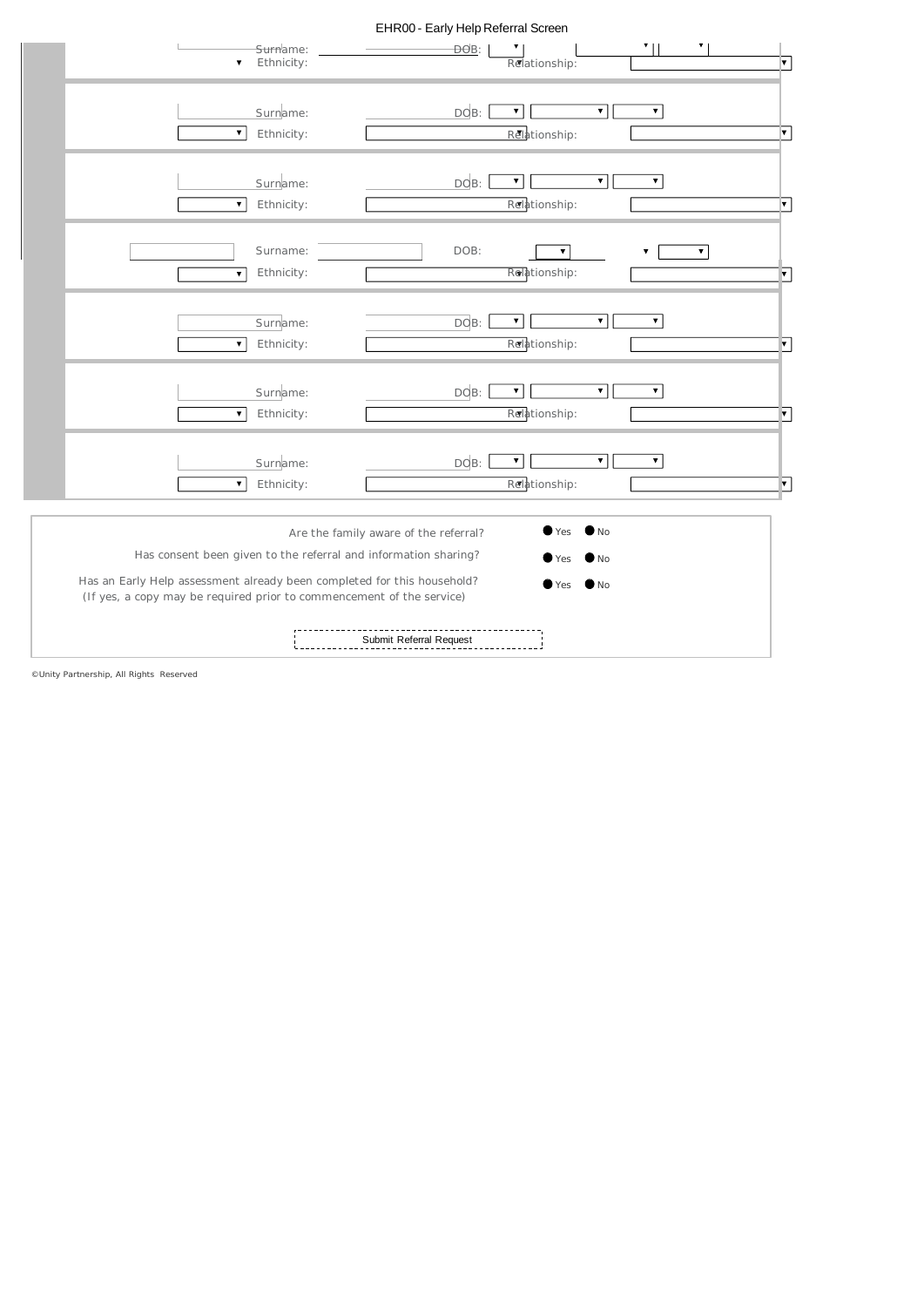#### **OPERATION ENCOMPASS PROCESS MAP**

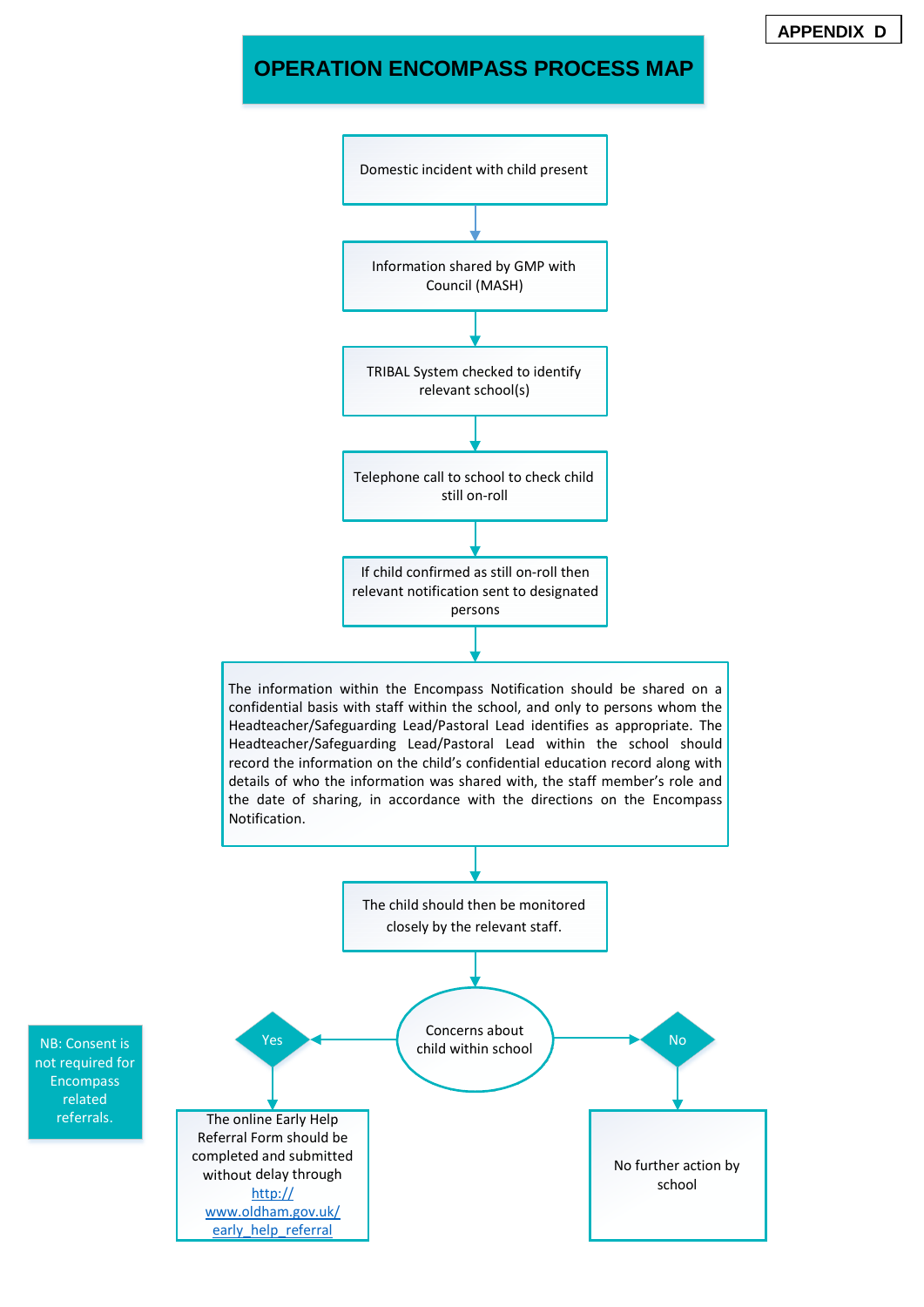



Oldham Local Safequarding Children Board



### OPERATION ENCOMPASS NOTIFICATION

| Date of Notification | Ref No: |  |
|----------------------|---------|--|
| <b>MASH Officer</b>  | Tel:    |  |
| School               |         |  |

#### **OPERATION ENCOMPASS – NOTIFICATION TYPE A**

There was a domestic incident at the home of NAME, whose date of birth is DOB.

The incident occurred on the DATE.

This information is shared for the purpose of monitoring the welfare of NAME and should be shared on a confidential basis within the school to persons whom the Head Teacher / Safeguarding Lead / Pastoral Lead identify as appropriate.

This Notification should be recorded on the child's confidential school education record, along with details of who the information was shared with, their role and the date of sharing.

This information must be retained on the child's confidential school education record for the duration of the period the child is within the education system and for any statutory retention period, applicable to confidential school education records.

#### **IMPORTANT NOTES:**

The child should be monitored closely by the relevant staff.

In the event that the school has concerns about the child following the Encompass Notification, the online Early Help Referral Form should be completed and submitted without delay through [http://www.oldham.gov.uk/early\\_help\\_referral](http://www.oldham.gov.uk/early_help_referral)

In the section **"Any reasons for this referral to be particularly urgent?"** the following text must be inserted "OPERATION ENCOMPASS REFERRAL **HISTORY OF DOMESTIC VIOLENCE AND ABUSE WITHIN THE HOME"**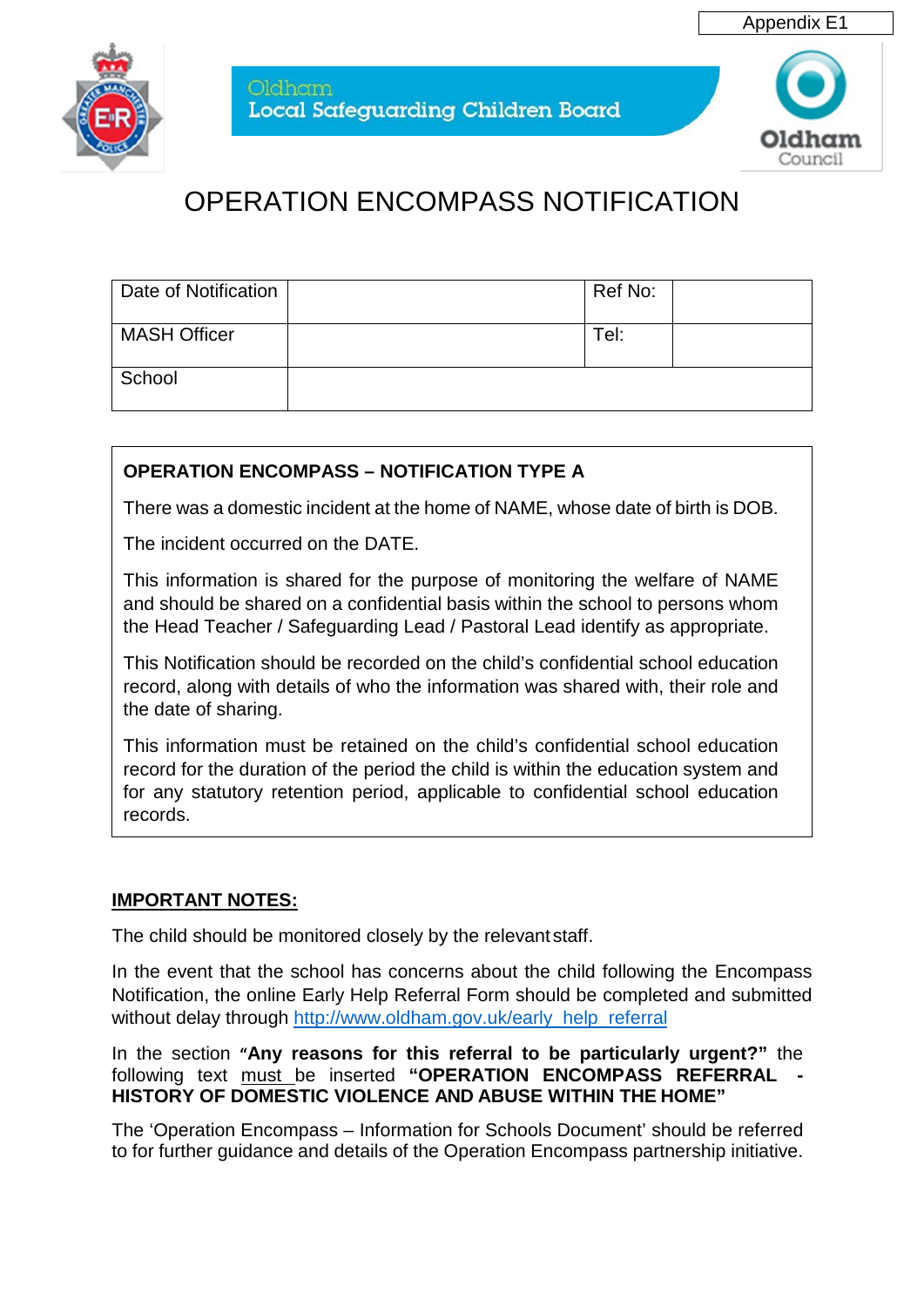



| Date of Notification | Ref No: |  |
|----------------------|---------|--|
| <b>MASH Officer</b>  | Tel:    |  |
| School               |         |  |

#### **OPERATION ENCOMPASS – NOTIFICATION B**

There was a domestic incident at the home of NAME, whose date of birth is DOB.

The incident occurred on the DATE.

A person within the home was arrested. Further information on the incident will be provided to the school if determined appropriate by Oldham Council or Greater Manchester Police.

This information is shared for the purpose of monitoring the welfare of NAME and should be shared on a confidential basis within the school to persons whom the Head Teacher / Safeguarding Lead / Pastoral Lead identify as appropriate.

This Notification should be recorded on the child's confidential school education record, along with details of who the information was shared with, their role and the date of sharing.

This information must be retained on the child's confidential school education record for the duration of the period the child is within the education system and for any statutory retention period, applicable to confidential school education records.

#### **IMPORTANT NOTES:**

The child should be monitored closely by the relevant staff.

In the event that the school has concerns about the child following the Encompass Notification, the online Early Help Referral Form should be completed and submitted without delay through [http://www.oldham.gov.uk/early\\_help\\_referral](http://www.oldham.gov.uk/early_help_referral)

In the section **"Any reasons for this referral to be particularly urgent?"** the following text must be inserted **"OPERATION ENCOMPASS REFERRAL - HISTORY OF DOMESTIC VIOLENCE AND ABUSE WITHIN THE HOME"**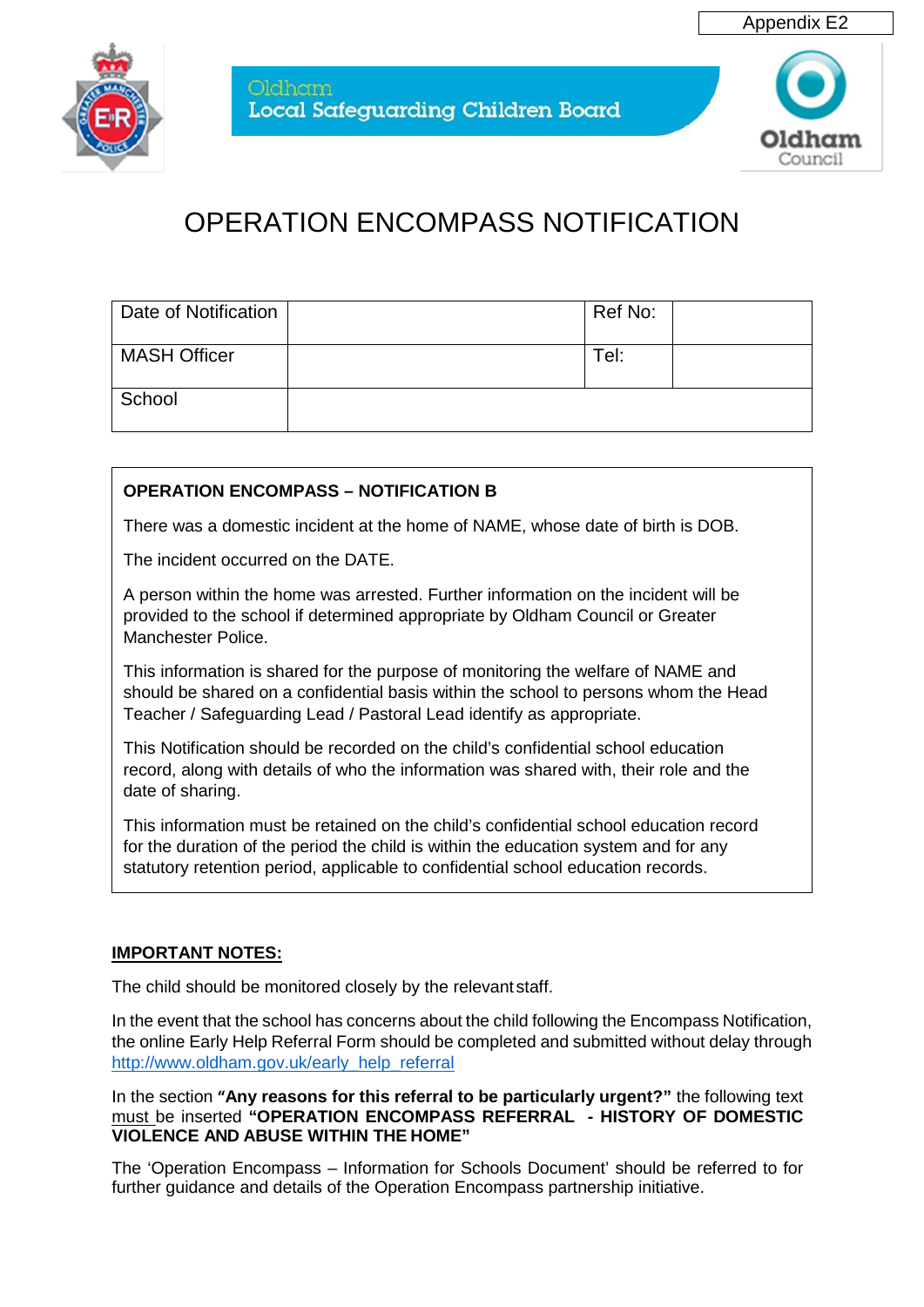



| Date of Notification | Ref No: |  |
|----------------------|---------|--|
| <b>MASH Officer</b>  | Tel:    |  |
| School               |         |  |

#### **OPERATION ENCOMPASS – NOTIFICATION TYPE C**

There was a domestic incident at the home of NAME, whose date of birth is DOB.

The incident occurred on the DATE.

A person within the home was injured and required hospital treatment. Further information on the incident will be provided to the school if determined appropriate by Oldham Council or Greater Manchester Police.

This information is shared for the purpose of monitoring the welfare of NAME and should be shared on a confidential basis within the school to persons whom the Head Teacher / Safeguarding Lead / Pastoral Lead identify as appropriate.

This Notification should be recorded on the child's confidential school education record, along with details of who the information was shared with, their role and the date of sharing.

This information must be retained on the child's confidential school education record for the duration of the period the child is within the education system and for any statutory retention period, applicable to confidential school education records.

#### **IMPORTANT NOTES:**

The child should be monitored closely by the relevant staff.

In the event that the school has concerns about the child following the Encompass Notification, the online Early Help Referral Form should be completed and submitted without delay through [http://www.oldham.gov.uk/early\\_help\\_referral](http://www.oldham.gov.uk/early_help_referral)

In the section **"Any reasons for this referral to be particularly urgent?"** the following text must be inserted **"OPERATION ENCOMPASS REFERRAL - HISTORY OF DOMESTIC VIOLENCE AND ABUSE WITHIN THE HOME"**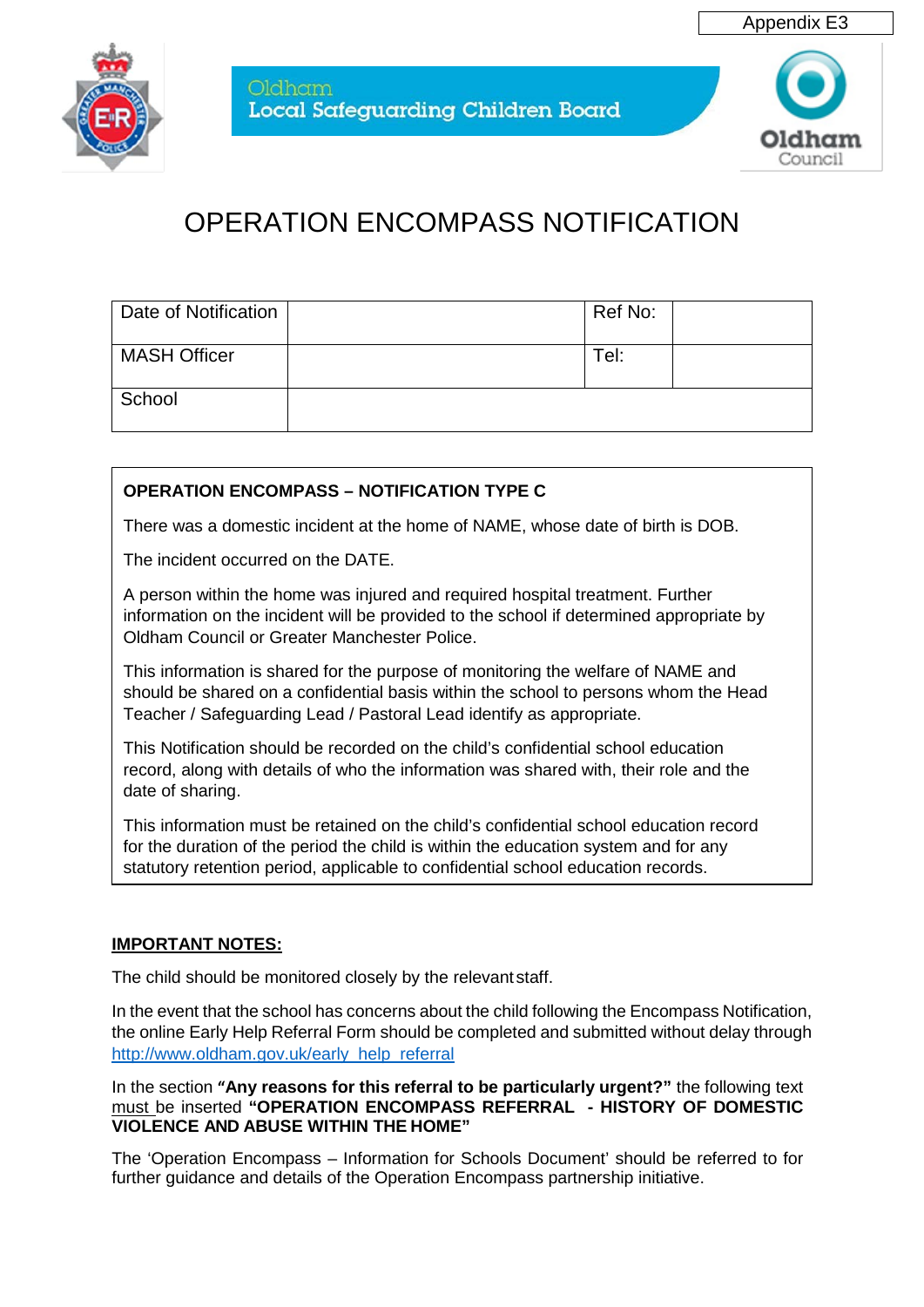



| Date of Notification | Ref No: |  |
|----------------------|---------|--|
| <b>MASH Officer</b>  | Tel:    |  |
| School               |         |  |

#### **OPERATION ENCOMPASS – NOTIFICATION TYPE D**

There was a domestic incident at the home of NAME, whose date of birth is DOB.

The incident occurred on the DATE.

The incident resulted in the death of a person. Further information on the incident will be provided to the school if determined appropriate by Oldham Council or Greater Manchester Police.

This information is shared for the purpose of monitoring the welfare of NAME and should be shared on a confidential basis within the school to persons whom the Head Teacher / Safeguarding Lead / Pastoral Lead identify as appropriate.

This Notification should be recorded on the child's confidential school education record, along with details of who the information was shared with, their role and the date of sharing.

This information must be retained on the child's confidential school education record .for the duration of the period the child is within the education system and for any statutory retention period, applicable to confidential school education records.

#### **IMPORTANT NOTES:**

The child should be monitored closely by the relevant staff.

In the event that the school has concerns about the child following the Encompass Notification, the online Early Help Referral Form should be completed and submitted without delay through [http://www.oldham.gov.uk/early\\_help\\_referral](http://www.oldham.gov.uk/early_help_referral)

In the section **"Any reasons for this referral to be particularly urgent?"** the following text must be inserted **"OPERATION ENCOMPASS REFERRAL - HISTORY OF DOMESTIC VIOLENCE AND ABUSE WITHIN THE HOME"**